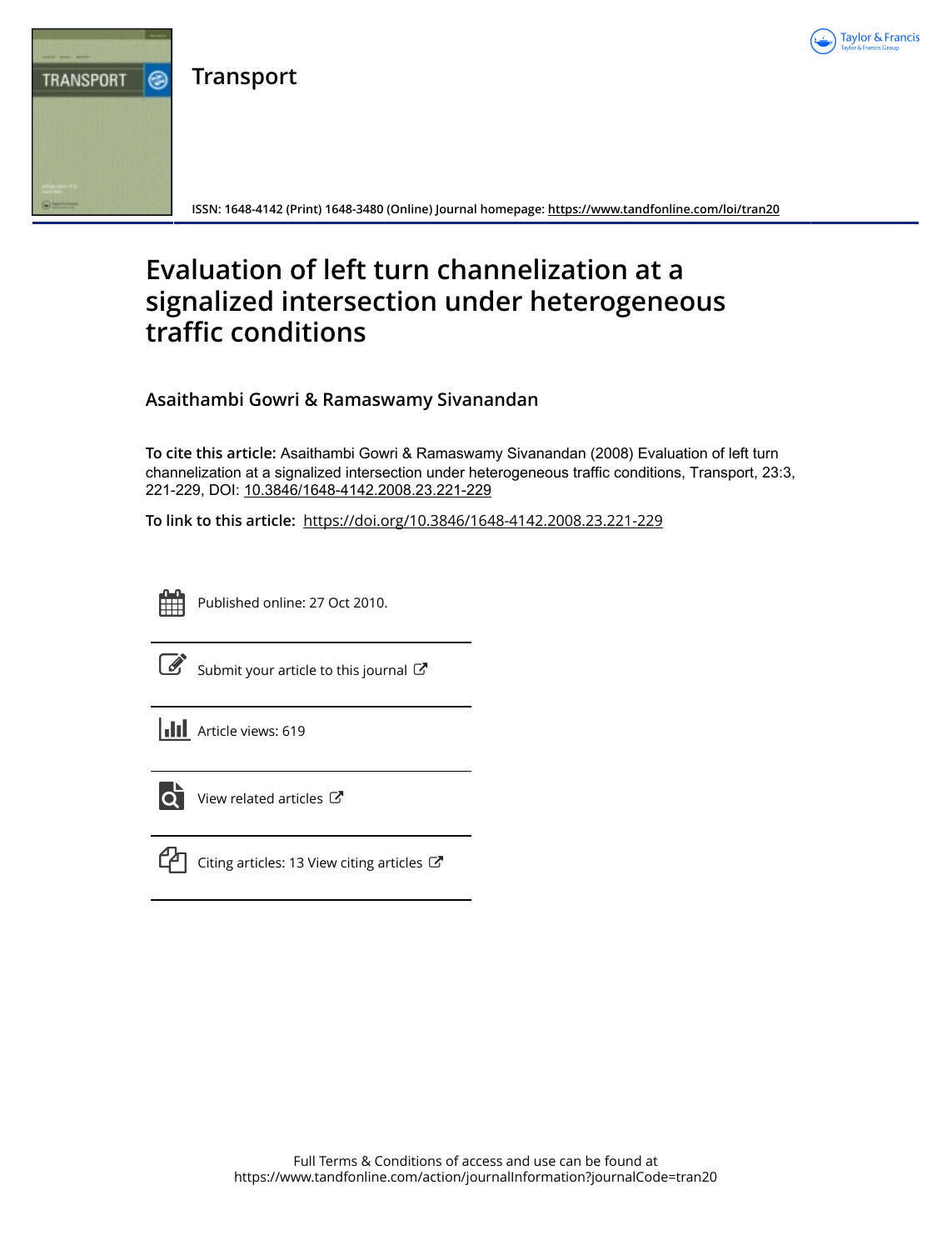

**TRANSPORT** 2008 23(3): 221–229

# **EVALUATION OF LEFT TURN CHANNELIZATION AT A SIGNALIZED INTERSECTION UNDER HETEROGENEOUS TRAFFIC CONDITIONS**

# **Asaithambi Gowri1 , Ramaswamy Sivanandan2**

*Dept of Civil Engineering, Indian Institute of Technology Madras, Chennai 600036, India E-mails:* <sup>1</sup> *gowri\_iitm@yahoo.co.in;* <sup>2</sup>  *rsiva@iitm.ac.in*

*Received 2 January 2008; accepted 12 June 2008*

**Abstract.** The behaviour of traffic in the heterogeneous environment of an urban signalized intersection is complex and difficult to model. This paper presents the development of a simulation model to imitate the flow of heterogeneous traffic through a signalized intersection. It discusses the validation of the proposed model in terms of queue density and dissipation of vehicles at an intersection approach and found to be satisfactorily replicating the field conditions. In this study, the model was extended to examine the effects of left turn channelization on vehicle waiting times. Sensitivity analysis was carried out to study the variation of vehicle waiting times. Analysis estimated that vehicle waiting times were reduced if a channelization was provided for a high traffic volume and certain proportions of left turn vehicles in the intersection approach. The length of channelisation has marginal impacts on vehicle waiting times.

**Keywords:** heterogeneous traffic, signalized intersection, traffic simulation, traffic queue, left turn channelization.

# **1. Introduction**

Intersections are vital nodal points in a transportation network and their efficiency of operation greatly influence the entire road network performance. Homogeneous traffic consists of a stream of identical vehicles (mostly cars) following perfect lane discipline at these intersections. However, under heterogeneous traffic conditions, mix-up of vehicles is high and vehicles do not follow the ordered queue and lane discipline (Fig. 1). Moreover, heterogeneous traffic systems operate differently compared to homogeneous ones due to wide variations in the operating and performance characteristics of vehicles. Heterogeneous traffic includes motorized two wheelers (MTW), cars (including jeeps and vans), buses, auto-rickshaws (threewheeled motorized vehicles), light commercial vehicles (LCV) and trucks and bicycles which share the common road space without any physical segregation. At these intersections, smaller vehicles use the lateral gaps between larger vehicles to accommodate the approach space. Due to complex manoeuvres, vehicle interactions and heterogeneity, it is extremely difficult to develop an analytical model for studying such traffic flow characteristics. Hence,



**Fig. 1.** Homogeneous and heterogeneous traffic characteristics at a signalized intersection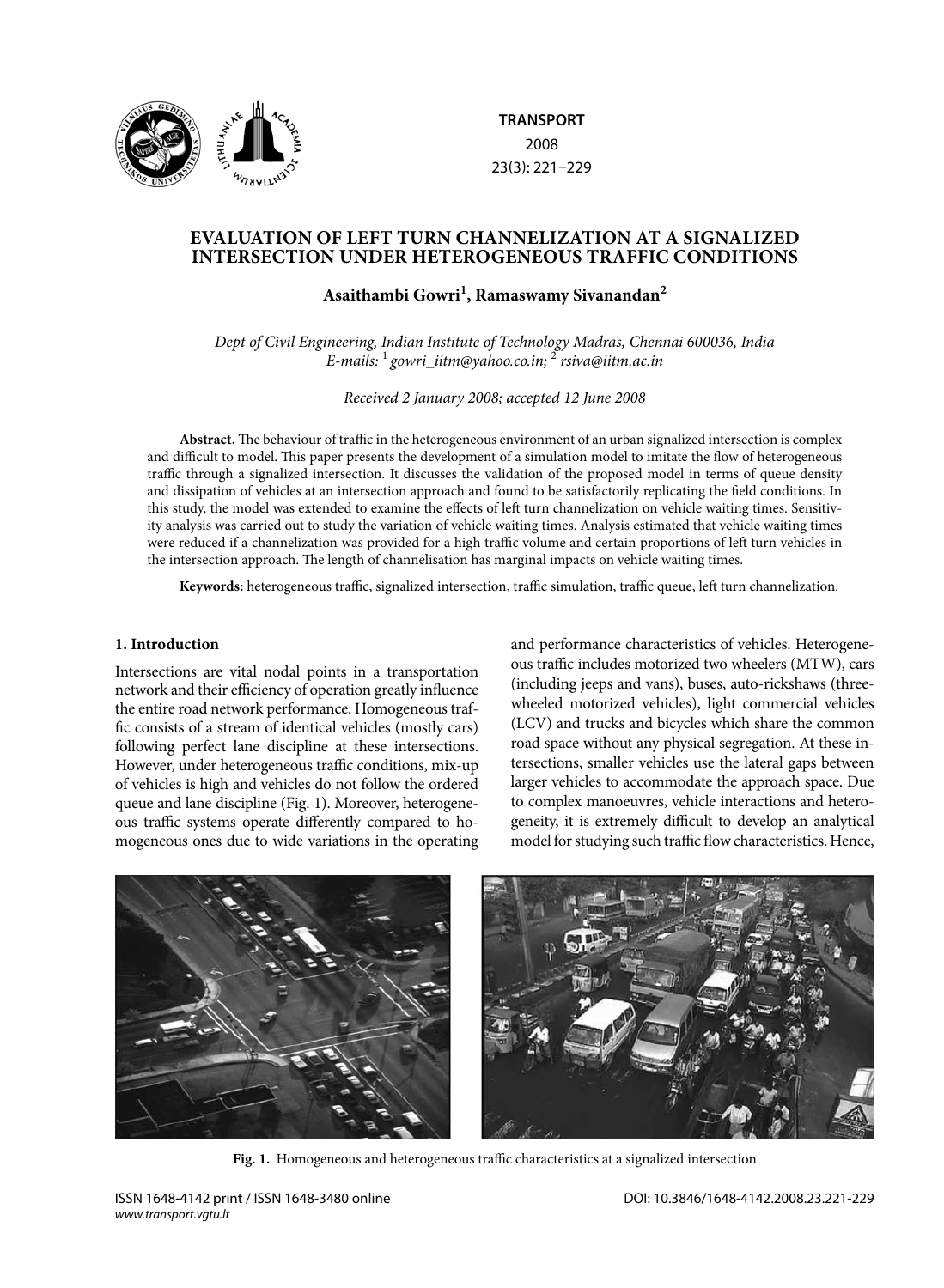simulation is considered as an effective tool for studying heterogeneous traffic.

Various investigations on signalized intersections have been carried out to determine delays, queue length, platoon dispersion, queue dissipation, driver and vehicular traffic characteristics etc. under homogeneous traffic flow characteristics. These include studies by Kim and Benekohal (2005), Laoufi *et al.* (2004), Clement *et al.* (2004), Mousa (2003), Zuylen and Taale (2001), Addison and Low (1996), Olszewski (1993), Lin and Cooke (1986). Tian and Wu (2005) estimate the capacity at the signalized intersection approach with a short right turn lane based on the length of the short lane, proportion of through and right-turn vehicles and cycle length. Tarawneh, M. S. and Tarawneh, T. M. (2002) studied the effects of auxiliary lane length, right-turn volume and through/right-turn lane group delay on the level of their utilization. Spring and Thomas (1999) developed left turn adjustment factors for double left turn lanes in medium size cities. Hurley (1998) built a mathematical model to estimate the capacity for using exclusive double left turn lanes. Janson and Buchholz (1998) worked out delay equations and saturation flow for both exclusive and shared lanes. Lin (1992) provides the estimates of capacities and left-turn adjustment factors for shared permissive left turn lane.

Only limited research on modelling heterogeneous traffic through signalized intersections has been done. Various simulation models for uncontrolled intersection were designed by Rao and Rengaraju (1998), Agarwal *et al.* (1994), Raghavachari *et al.* (1993) and Popat *et al.* (1989). Marwah *et al.* (2006) created a simulation model for signalized intersection to estimate delay and queue length. Arasan and Kashani (2003) studied the platoon dispersal pattern of heterogeneous traffic at a signalized intersection using a simulation model. Hossain (2001) estimated saturation flow at signalized intersections based on road width, turning proportion and percentage of heavy and non-motorized vehicles using a micro-simulation modelling approach. Maini and Khan (2000) analyzed the discharge characteristics of vehicles and vehicle characteristics at signalized intersections. Arasan and Jagadeesh (1995) considered the effect of vehicle heterogeneity on signalized intersections and proposed a probabilistic approach to estimate saturation flow and delay. While the above studies highlight the importance of addressing traffic flow at signalized intersections, there is a need and further scope for studies on queue formation, queue density, queue accumulation and dissipation at and near signalized intersections areas which have not been fully explored. There is also a need to evolve and study appropriate traffic control and management measures and strategies for better utilization of transport infrastructure and effective traffic regulation and control. This paper presents a methodology and development of a simulation model to study heterogeneous traffic at a signalized intersection. It also explains the collection and analysis of data for calibration and validation of the model. Queue density and dissipation of vehicles are the parameters used to validate the model. Issues related to the applicability of the proposed model were also explained.

Akgüngör, A. P. (2008a and 2008b) analyzed the new delay parameter, which dependent on variable analysis periods at signalized intersections.

#### **2. Development of a simulation model**

Modelling vehicular interactions at intersections under heterogeneous traffic conditions in urban roads in India is difficult. Also, due to the stochastic nature of traffic process, simulation is considered as a useful tool to model the traffic flow. The various logics of the simulation model are shown in Figure 2. Vehicles in India generally do not follow lanes and have a tendency to occupy any available space occurring ahead. Hence, the entire road space is considered instead of individual lanes in this model. Seven different types of vehicles and three types of turning movements (left, straight and right) are considered in the model. The simulation model is based on interval scanning technique with fixed increment time advance. The data such as volume, road length and width and initialisation parameters (e.g., headway distribution, acceleration and deceleration characteristics, dissipation rate, lateral and longitudinal spacing at stopped condition, etc.) are given as inputs to the model. The possible model outputs are queue length, the number of vehicles in a queue, queue density and the dissipation of vehicles. The processes such as vehicle generation, vehicle placement, vehicle movement, vehicle accumulation and vehicle dissipation incorporated in the simulation model are explained below.

#### **2.1. Vehicle generation**

The vehicle moves from a mid block section of the road stretch to the intersection approach. As the vehicle arrivals at the mid block sections is random, the inter arrival times (headways) are generated by negative exponential distribution using the following expression:

$$
H = -(1/\lambda) \ln R,
$$

where: *H* is the headway between the arrival of successive vehicles (*s*); *R* is the random number in the range (0 to 1.0); and  $\lambda$  is the mean arrival rate of vehicles (vehicles per second).

The free speeds of vehicles follow normal distribution. The speed of vehicles on the simulation road stretch is based on two assumptions: (a) In the entire simulation stretch of the road, vehicle speed will not be allowed to exceed free speed and (b) the vehicles enter the simulation stretch at its free speed in the mid block section of the road. In this model, the type of the vehicle and turning movement are identified based on the composition of traffic and turning movement, respectively. For example, to identify vehicle type, a random number is generated and checked with the cumulative composition of traffic.

#### **2.2. Vehicle placement**

Vehicle placement at mid block sections is based on the availability of transverse and longitudinal spacing.

Non-motorized vehicles are placed near the left edge of the road stretch; as the speeds of these vehicles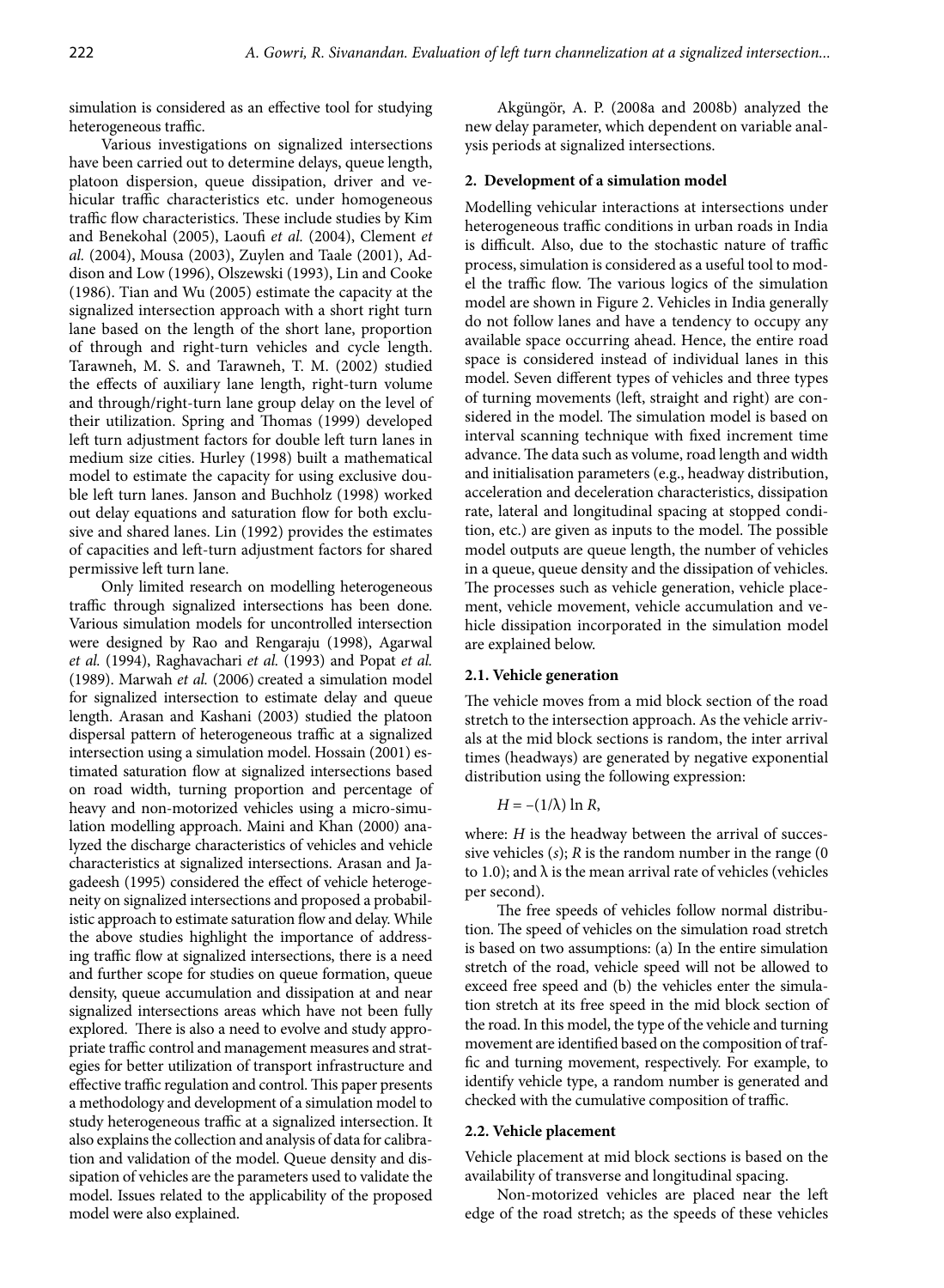

**Fig. 2.** Framework of the simulation model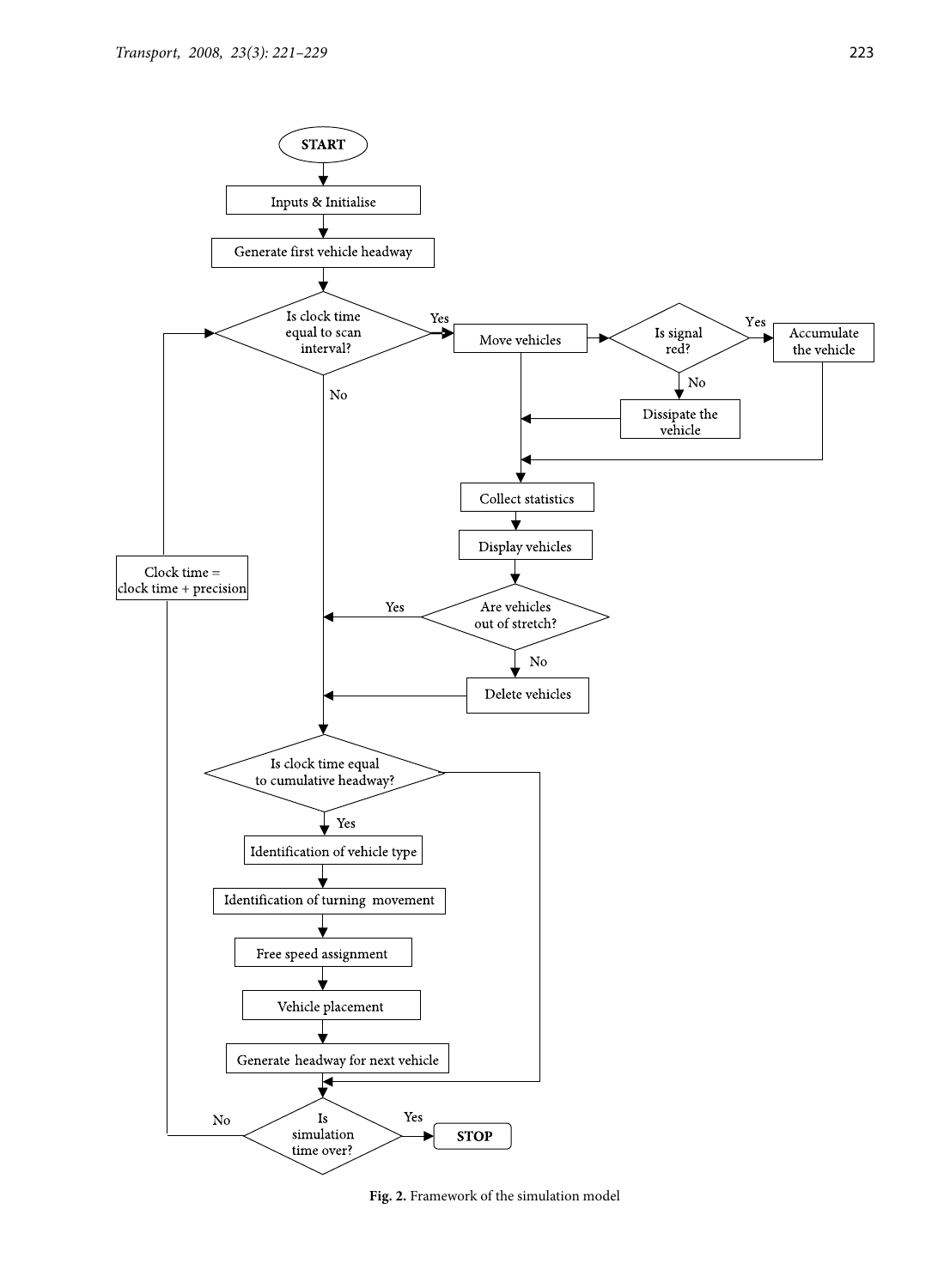are less compared to motorized vehicles, they are expected to use the left edge of the road (it is to be noted that vehicles move on the left side of the road in India; thus, slower vehicles occupy the left most lane). Nevertheless, motorized vehicles can move more freely and faster nearer to the median. So, they are placed from the right to the left edge of the road stretch. Longitudinal and transverse spacings of vehicles are based on their current speeds. The motorized vehicle looks for longitudinal and transverse spaces in the right most section of the road stretch. Fig. 3 depicts typical spacing that may be available at the simulation stretch for the placement of a motorized vehicle. A check is made to determine whether the available longitudinal and transverse spacings on the right extreme side  $(L_1$  and  $W_1$  in Fig. 3) are sufficient to the place entering a vehicle as a follower to this vehicle or not. Thus, if the available transverse and longitudinal spacing are sufficient, the vehicle is placed on the rightmost location. If either of them are inadequate, the available longitudinal and transverse spacing with respect to the next-to-be-considered vehicle  $(L_2 \text{ and } W_2 \text{ in Fig. 3})$ on the left side are compared with the respective values required for the entering vehicle to enable its placement behind it. Thus, all the longitudinal and transverse spacings are checked progressively along the width of the road toward the left end of the roadway, until the vehicle is placed at the simulation road stretch. Thus, vehicles check the longitudinal and lateral spacings progressively from the right to the left edge of the road stretch. If such spaces are insufficient, subject vehicle reduces its speed to that of its leader (car following rule). Again, similar







**Fig. 4.** Left and right overtaking manoeuvre

checks for spaces are made starting from the right most edge. For non-motorised vehicles, similar checks are made from the left edge of the road to the right edge (restricted to 2 m based on field observation).

#### **2.3. Vehicle movement**

In this simulation model, the vehicle accelerates up to its free speed if there is no slow vehicle in front of it. The position of the vehicle is updated based on the equations of motion:

$$
S = ut + \frac{1}{2}at^2
$$
  

$$
v = u + at,
$$

;

where: *S* is the distance moved by the vehicle (*m*); *u* is the initial speed of the vehicle (*m/s*); *a* is the acceleration of the vehicle  $(m/s^2)$ ; *t* is the scan interval (*s*) and *v* is the speed of the vehicle (*m/s*) at the end of the scan interval.

When there is slow moving vehicle in front of the subject vehicle, overtaking logic is invoked. Left or right overtaking is performed based on the position of the centre line of the overtaking vehicle (Fig. 4). If the centre line of the overtaking vehicle is on the right side of the centre line of the overtaken vehicle, then the overtaking vehicle looks for the availability of lateral and longitudinal spaces on the right side of the overtaken vehicle**.** If spaces are adequate on the right side, right overtaking is performed; if not, the overtaking vehicle looks for the availability of such spaces on the left side, and if available, left overtaking is performed. A similar overtaking process is applied for the vehicle which centre line is on the left side of the centre line of the overtaken vehicle. (Left or right overtaking manoeuvre is performed based on the availability of longitudinal and transverse spacing of the vehicle in front of the slow vehicle). The minimum required transverse spacing  $(T<sub>s</sub>)$  for the overtaking vehicle is the sum of 1) width of the overtaking vehicle and 2) left and right side clearances of the overtaking vehicle. If lateral spacing is inadequate on both sides, overtaking is not performed and car following logic is invoked. In car following logic, the speed of the subject vehicle is reduced to the speed of the lead vehicle maintaining a safe spacing from it.

After a reference point (150 m before a stop line based on field observation), vehicles reach the intersection approach. The vehicles change its position after this reference point based on their type of turning movement. For example, if the left turning vehicle moves in the right

**Table 1.** Observed deceleration rate of different types of vehicles

| Vehicle Type | Deceleration Rate $(m/s2)$ |
|--------------|----------------------------|
| <b>MTW</b>   | 1.49                       |
| Car          | 1.18                       |
| Bus          | 0.80                       |
| Truck        | 0.79                       |
| <b>LCV</b>   | 0.91                       |
| Auto         | 1.18                       |
| Bicycle      | 1.0                        |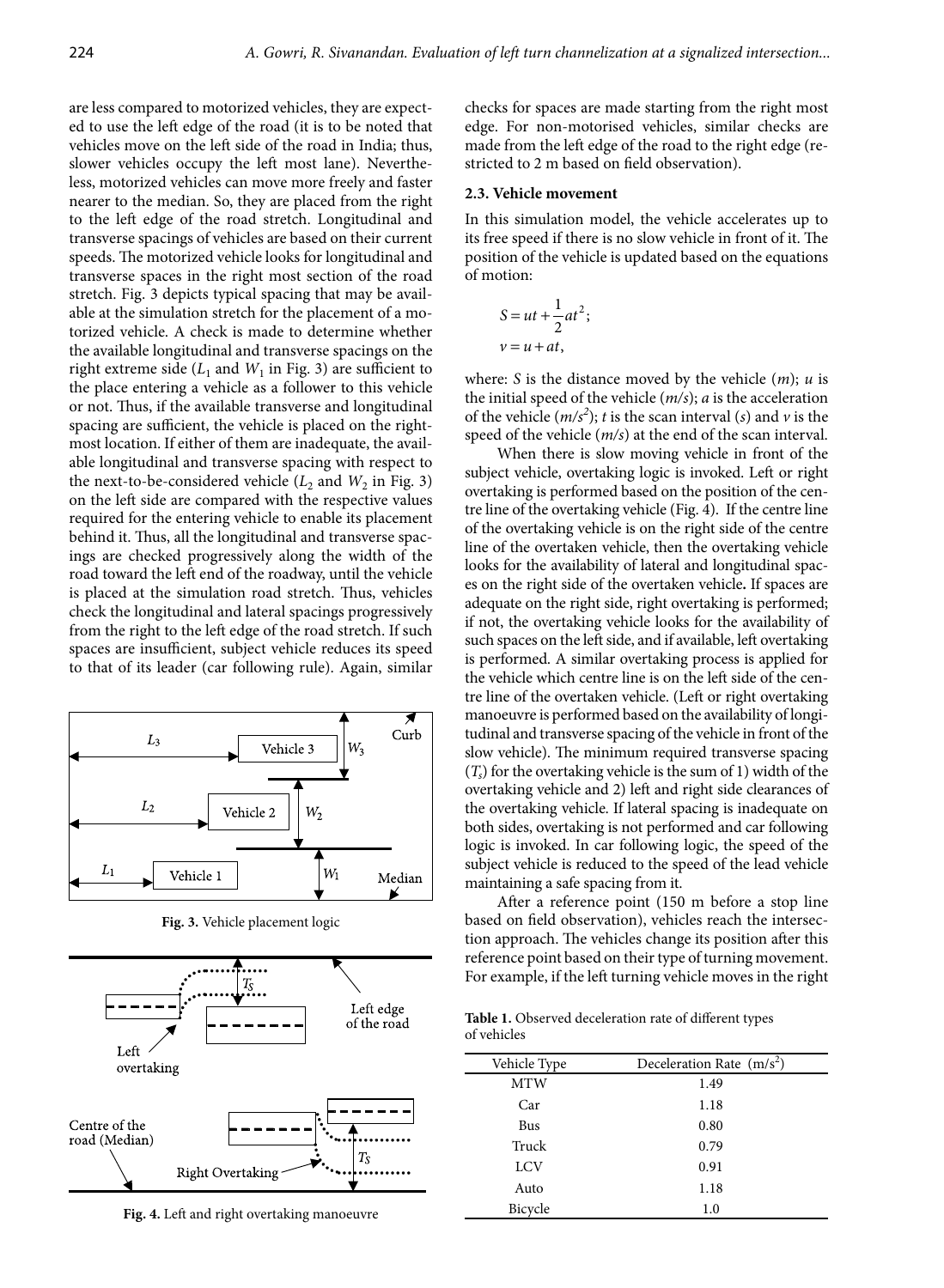**Table 2.** Longitudinal spacing of vehicles at stopped condition (m)

|                      | Front Vehicle Type |      |      |       |            |      |         |
|----------------------|--------------------|------|------|-------|------------|------|---------|
| Subject Vehicle Type | <b>MTW</b>         | Car  | Bus  | Truck | <b>LCV</b> | Auto | Bicycle |
| <b>MTW</b>           | 0.53               | 0.67 | 0.71 | 0.57  | 0.66       | 0.65 | 0.5     |
| Car                  | 1.22               | 1.10 | 1.00 | 1.00  | 1.35       | 1.04 | 1.0     |
| Bus                  | 1.61               | 1.8  | 1.5  | 1.5   | 1.35       | 2.0  | 2.0     |
| Truck                | 2.0                | 2.5  | 2.5  | 2.5   | 2.5        | 2.5  | 2.0     |
| <b>LCV</b>           | 0.71               | 1.24 | 1.5  | 1.5   | 1.5        | 0.71 | 1.0     |
| Auto                 | 0.87               | 0.87 | 1.7  | 1.7   | 1.63       | 1.03 | 1.0     |
| Bicycle              | 1.5                | 1.5  | 2.0  | 2.0   | 1.5        | 1.5  | 0.8     |

lane before the reference line, it changes its position to the left lane. When amber starts, the vehicles in the intersection area will accelerate and clear the intersection. The vehicles before the stop line will decelerate and stop at the approaches. Table 1 shows the deceleration rates for different types of vehicles. MTW has a maximum deceleration rate of 1.49 m/s<sup>2</sup> and Truck has a minimum deceleration rate of 0.79 m/s<sup>2</sup>.

#### **2.4. Vehicle accumulation**

The vehicles arriving near the intersection accumulate on the road when the signal changes to red. The accumulation of vehicles is based on the availability of spacings and type of turning movement. These vehicles occupy positions as close to the stop line as possible. The slow moving vehicles (e.g. bicycles) tend to orient towards the left side of the road (based on field observations). The longitudinal clearances between adjacent vehicles were obtained from the videographic survey of the study area. The longitudinal spacing of subject vehicles at stopped condition depends on the type of the front vehicle. For example, if the subject vehicle to accommodate on the intersection approach is a bus and the front vehicle at stopped condition is a car, the subject vehicle maintains a longitudinal clearance of 1.8 m. Table 2 shows the observed longitudinal clearances used for simulation. The lateral clearances used in the model were obtained from the earlier study (Arasan and Kashani 2003).

#### **2.5. Vehicle dissipation**

The vehicles waiting at the stop line start dissipating as soon as the signal phase changes from red to green, after the reaction time of two seconds. The position of the dissipating vehicles is updated for each scan interval using equations of motions. The dissipation rates for different types of vehicles are given in Table 3. Three manoeuvres are possible for individual vehicles when the vehicles clear the intersection area: free movement, overtaking and following. The simulation output will provide queue length, the number of vehicles in a queue, queue accumulation and dissipation.

The logics of vehicle generation, vehicle placement, vehicle movement, vehicle accumulation and vehicle dissipation are incorporated in the model. The simulation model has been programmed using the object oriented approach and implemented in C++ language.

**Table 3.** Observed dissipation rate of different vehicle categories

| Vehicle Type | Dissipation Rate $(m/s2)$ |  |
|--------------|---------------------------|--|
| <b>MTW</b>   | 1.58                      |  |
| Car          | 0.84                      |  |
| Bus          | 0.29                      |  |
| Truck        | 0.29                      |  |
| <b>LCV</b>   | 0.83                      |  |
| Auto         | 0.8                       |  |
| Bicycle      | 1.37                      |  |

#### **3. Model validation**

To validate the simulation model, the following two criteria were considered:

- 1. Validation based on density (the number of vehicles in a queue in 150 square queue meter of the intersection area, PCU/150 sq. m).
- 2. Validation based on the number of vehicles dissipated (number of vehicles crossing the stop line, PCU/cycle).

As traffic in India is heterogeneous, it was decided to find the proportion of PCU (Passenger Car Unit) instead of the number of vehicles. To validate the model, the signalized intersection at Kotturpuram, Chennai City, India was selected. This intersection is a four-legged right angled intersection each individual approach of which is 7.5 m wide. The layout of the intersection is depicted in Fig. 5.



**Fig. 5.** Layout of the study intersection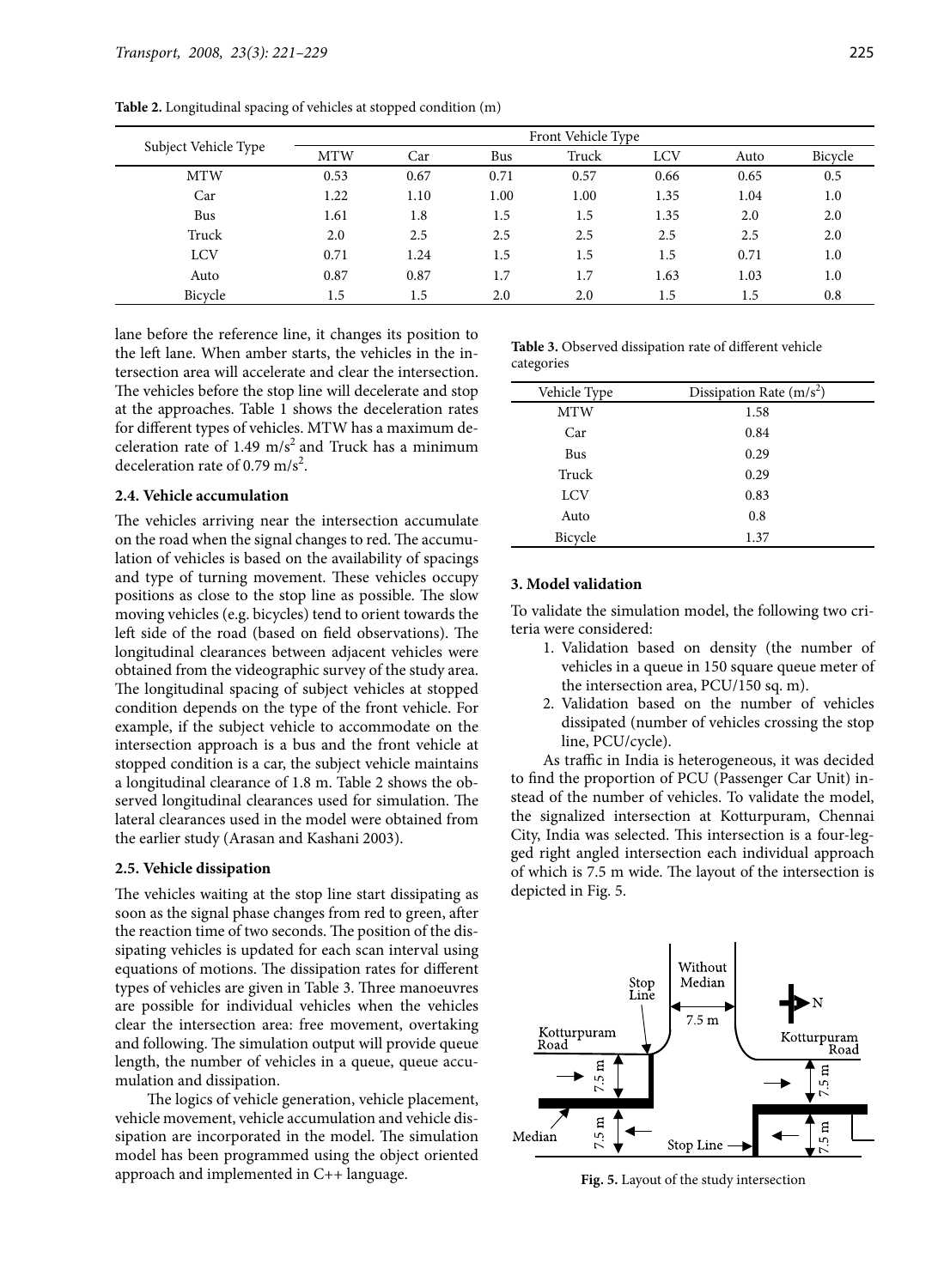

**Fig. 6.** Traffic composition at a study intersection approach

# **3.1. Data collection**

Traffic movements were captured using videography during traffic peak hours. The data for one approach of the intersection (Kotturpuram road approach) was captured using a video camera. The camera was placed at an elevated position to capture the queue, dissipation of vehicles and longitudinal spacing of vehicles in stopped condition. The input parameters for the simulation model, such as traffic volume, proportion of turning movements, vehicle composition, longitudinal spacing and dissipation rate were extracted from the video data. A total traffic volume at the intersection approach was 3067 veh/h. Vehicular composition of traffic at a study stretch is shown in Fig. 6. There are totally 30 signal cycles for one hour.

#### **3.2. Validation based on queue density**

To collect queue density at an intersection approach, 150 square meters (limited by video camera's field of view) of area was considered in the model. The number of vehicles that occupied this area during red time was obtained and queue density (PCU/150 sq. m) was determined. On the basis of hypothesis test (0.05 level of significance), it is seen that the observed and simulated values are not statistically different (Table 4).

# **3.3. Validation based on the dissipation of vehicles**

The model validation based on the dissipation of vehicles was done by determining the dissipation of vehicles per signal cycle. The observed and simulated numbers of the dissipated vehicles were converted into PCU. The statistical hypothesis test revealed that there was no significant difference (0.05 level of significance) between the observed and simulated values.

Thus, the developed simulation model is believed to represent the observed traffic characteristics.

# **4. Application of the model**

Due to unique driver's behaviour in India, queue and lane discipline is disregarded near intersection. This often leads to the situations where left turning vehicles block the straight through vehicles by occupying road space in the approach. This phenomenon can be mitigated by the provision of left turn channelisation at the intersection approach; there by regulating the left turning vehicles (Fig. 7). This will enhance flow efficiency. The interest in this study was to evaluate the efficiency of left turn channelisation. The developed simulation model was used for this purpose. Channelization can be provided to segregate the left turn vehicles to make the vehicles to quickly

**Table 4.** Comparison of observed and simulated queue density

| Red Phase               | nueue dens<br>Simulat | queue densi<br>Observed | <b>Ifference</b> |               |
|-------------------------|-----------------------|-------------------------|------------------|---------------|
| $\,1$                   | 10.5                  | 9.0                     | $-1.5$           | 2.25          |
| $\overline{\mathbf{c}}$ | 13.0                  | 9.5                     | $-3.5$           | 12.25         |
| 3                       | 9.5                   | 8.0                     | $-1.5$           | 2.25          |
| $\overline{4}$          | 12.5                  | 10.0                    | $-2.5$           | 6.25          |
| 5                       | 13.5                  | 11.5                    | $-2.0$           | 4.00          |
| 6                       | 11.5                  | 9.5                     | $-2.0$           | 4.00          |
| 7                       | 6.0                   | 8.0                     | 2.0              | 4.00          |
| 8                       | 9.5                   | 11.5                    | 2.0              | 4.00          |
| 9                       | 10.0                  | 11.5                    | 1.5              | 2.25          |
| 10                      | 14.5                  | 12.5                    | $-2.0$           | 4.00          |
| 11                      | 15.0                  | 13.0                    | $-2.0$           | 4.00          |
| 12                      | 9.5                   | 10.0                    | 0.5              | 0.25          |
| 13                      | 13.0                  | 10.5                    | $-2.5$           | 6.25          |
| 14                      | 11.0                  | 9.0                     | $-2.0$           | 4.00          |
| 15                      | 10.0                  | 12.0                    | 2.0              | 4.00          |
| 16                      | 13.5                  | 14.0                    | 0.5              | 0.25          |
| 17                      | 13.5                  | 12.0                    | $-1.5$           | 2.25          |
| 18                      | 12.5                  | 11.0                    | $-1.5$           | 2.25          |
| 19                      | 9.5                   | 11.0                    | 1.5              | 2.25          |
| 20                      | 15.0                  | 13.0                    | $-2.0$           | 4.00          |
| 21                      | 10.0                  | 12.0                    | 2.0              | 4.00          |
| 22                      | 11.5                  | 9.5                     | $-2.0$           | 4.00          |
| 23                      | 13.5                  | 13.5                    | 0.0              | 0.00          |
| 24                      | 10.5                  | 11.5                    | 1.0              | 1.00          |
| 25                      | 12.0                  | 12.0                    | 0.0              | 0.00          |
|                         |                       |                         | $sum = -15.5$    | $sum = 83.75$ |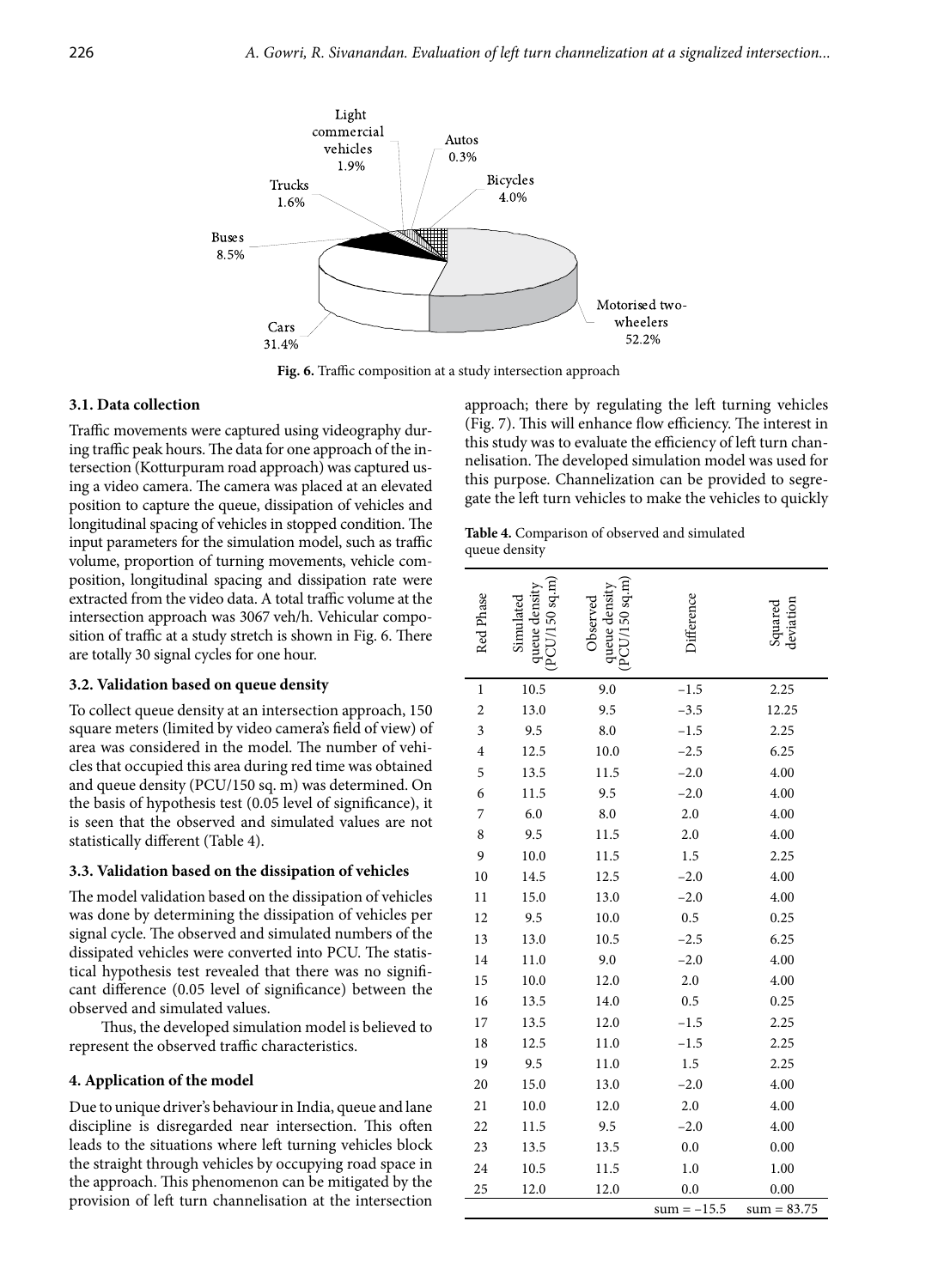

Right Turning and **Straight Going Vehicles** 

**Fig. 7.** Illustration of queuing up of vehicles at a signalized intersection approach with and without channelisation

clear the intersection approach. Segregation can be up to a width of 3.5 m from the left side of the lane by a separation of 30 cm width. The length of the segregation lane may vary from 10 to 50 m. A sensitivity analysis was carried out by varying the total volume, left lane length, left turn volume and a green phase of the signal to study the impacts of channelisation on average waiting time of straight going and right turning vehicles. The total volume of the intersection approach was varied from 1 000 to 3 000 veh/h in increments of 500 vehicles. The channelisation length can be varied from 10 m to 50 m in increments of 10 m. The proportion of left turn vehicles was varied from 5% to 50% in increments of 5%. The simulation model was run for various combinations of the above parameters to perform the sensitivity analysis. As a sample, the values of average waiting time reductions for various combinations of the total volume and left turn channelisation length for 25% left turn volume are shown in Table 5.

Figs from 8 to 10 depict the trend in average waiting times of turning vehicles for various combinations of considered parameters. These figures are indicative of the beneficial effects of left turn channelisation on the average waiting times of vehicles. In particular, it is observed that the highest reduction in average waiting time per vehicle (3.86 s/veh) is achieved for a total volume level of 3 000 veh/h (Fig. 10), indicating an optimal combination of parameters for the case study. Generally, if the left turn volume is less than 20%, channelisation has no impact on the average waiting times of vehicles. If channelisation is not provided at an approach for low volume level, all ve-

| <b>Total Volume</b><br>Level (Veh/h) | Left Turn<br>Channelisation<br>Length $(m)$ | Average Waiting Time<br>Reduction (s/veh) for<br>straight and right turn<br>vehicles |
|--------------------------------------|---------------------------------------------|--------------------------------------------------------------------------------------|
| 1000                                 | 10                                          | 2.82                                                                                 |
|                                      | 20                                          | 2.65                                                                                 |
|                                      | 30                                          | 2.82                                                                                 |
|                                      | 40                                          | 2.87                                                                                 |
|                                      | 50                                          | 2.89                                                                                 |
| 2000                                 | 10                                          | 3.08                                                                                 |
|                                      | 20                                          | 3.1                                                                                  |
|                                      | 30                                          | 3.13                                                                                 |
|                                      | 40                                          | 3.05                                                                                 |
|                                      | 50                                          | 3.22                                                                                 |
| 3000                                 | 10                                          | 3.67                                                                                 |
|                                      | 20                                          | 3.67                                                                                 |
|                                      | 30                                          | 3.68                                                                                 |
|                                      | 40                                          | 3.86                                                                                 |
|                                      | 50                                          | 3.8                                                                                  |

hicles utilizing the road space are optimally based on the turning movement. But, the road space is not optimally utilized if channelisation is provided for low volume level which increases the average waiting times of vehicles. Thus, it can be learned that only for higher proportion of left turn volumes, channelisation has high impacts. The channelisation length has only a marginal impact on the average waiting times of vehicles.

| Table 5. Reduction in waiting times of vehicles for left turn |
|---------------------------------------------------------------|
| channelization (25% left turn volume)                         |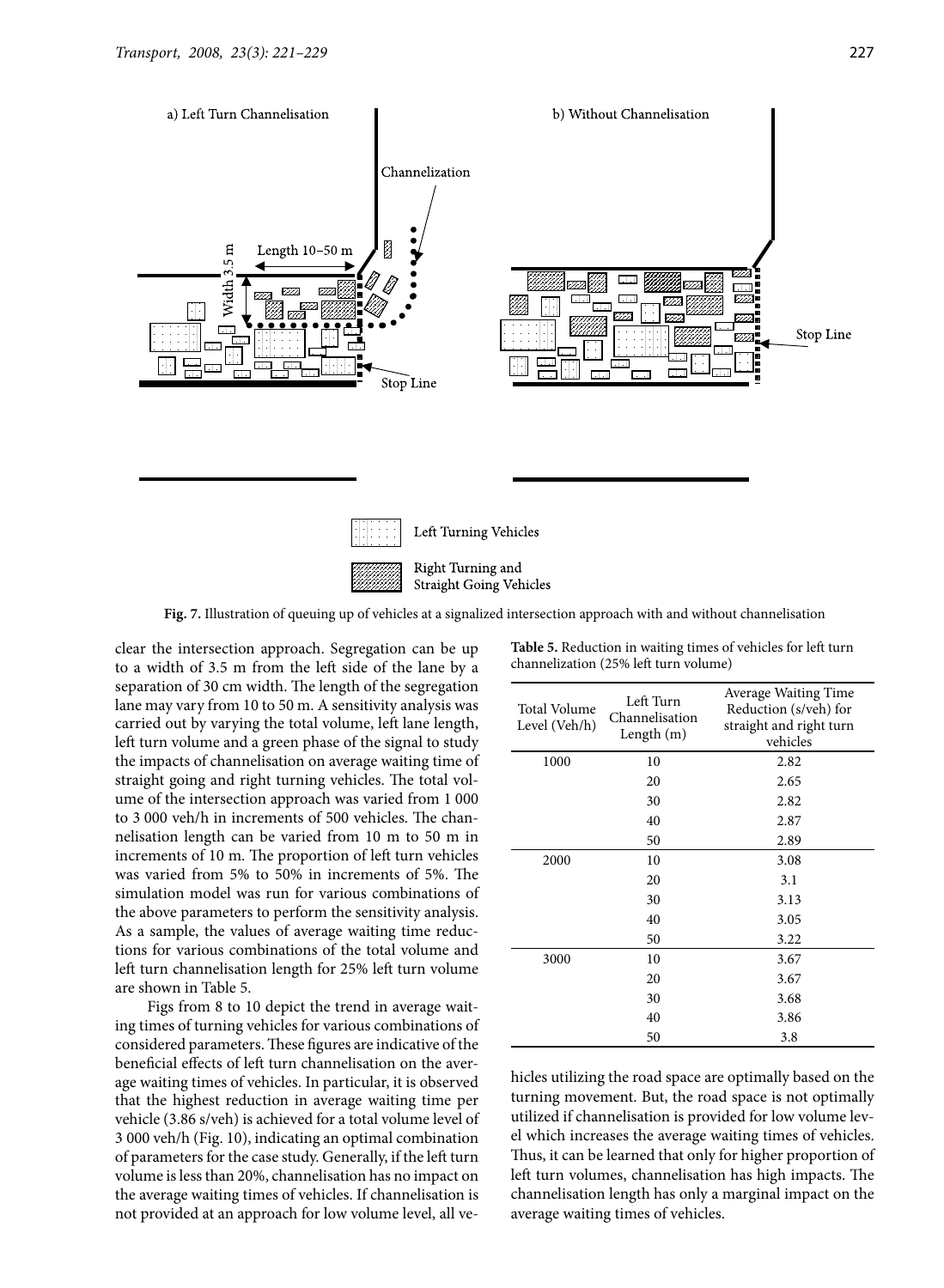

Effect of Left Turn Channelisation on Waiting Times of Vehicles

**Fig. 8.** Impact of left turn channelisation (1 000 veh/h)



**Fig. 9.** Impact of left turn channelisation (2 000 veh/h)

Effect of Left Turn Channelisation on Waiting Times of Vehicles



**Fig. 10.** Impact of left turn channelisation (3 000 veh/h)

#### **5. Conclusions**

The traffic simulation model was developed to simulate the flow of heterogeneous traffic through a signalized intersection. The various logics of the simulation model were explained and implemented in the C++ language using the object oriented approach. The model was validated with respect to the dissipation of vehicles and queue density at an intersection approach and found

to be satisfactorily replicating the field conditions. The model was applied to study the impacts of left turn channelization at a signalized intersection on average waiting times of vehicles. The channelization is beneficial for high volume levels and certain proportions of left turn volume. The carried out analysis shows that the efficacy of this traffic management measure could be evaluated and its benefits quantified for a case study intersection.